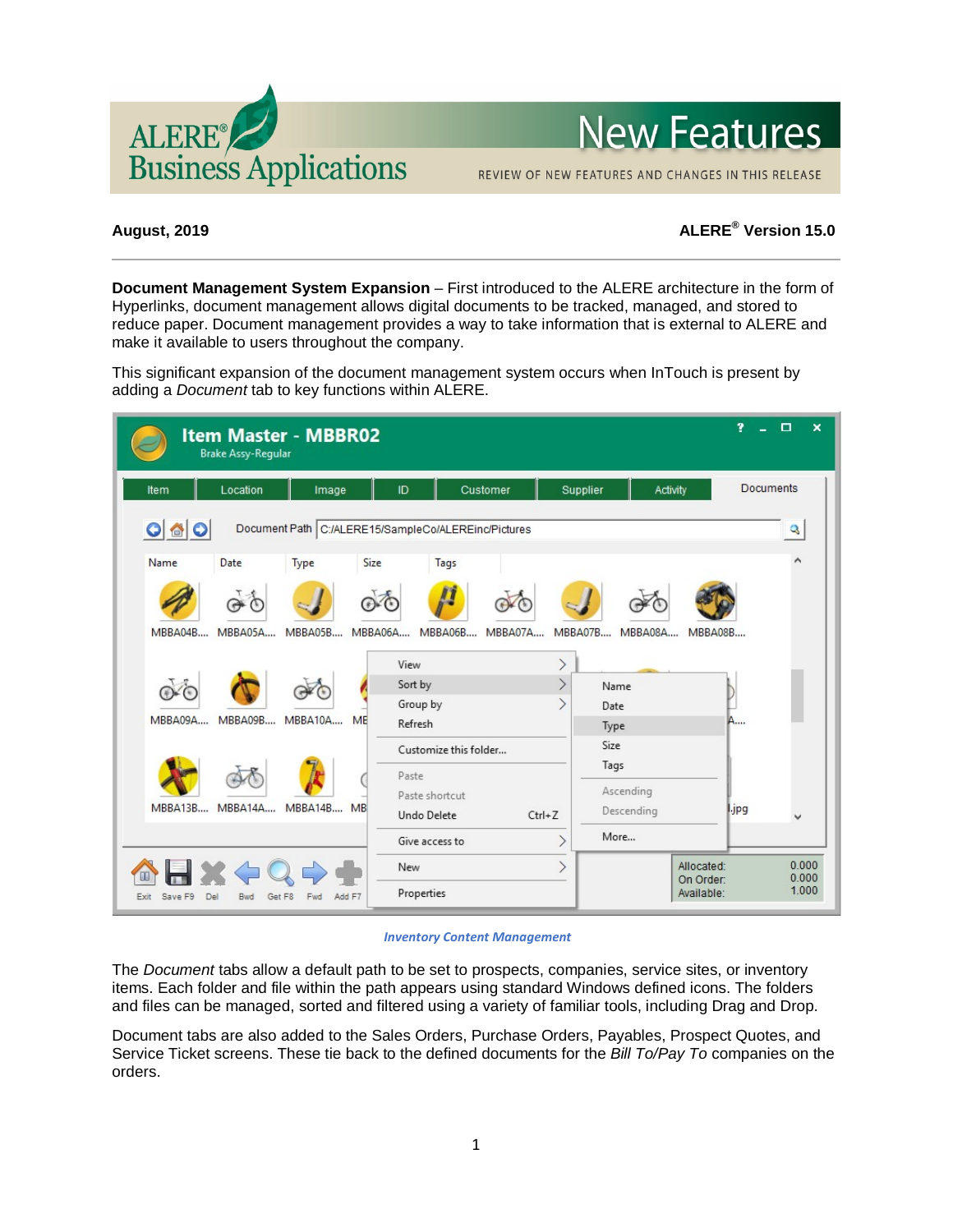**Employee Badge** – The *Label Generation* screen can now be used to print employee badges.

**Barcoding Shelving** – A new label type of *Stores and Bins* has been added to the *Label Generation* screen for the purpose of barcoding shelving.

# Accounting New Features

**Multi-Currency Enhancements –** Better support for foreign taxation was achieved by expanding the taxable fields on the sales and purchase type orders. A line item can now use PST sales tax only, GST taxable only, as well as non-taxable or fully taxable. Checking accounts can display the balance in the current value of a foreign currency. The multi-currency payables and receivables aging reports can be run for a foreign currency.

**Priority Alerts** – The ability to display an alert whenever a sales type order is created for a customer or when customer information is accessed is now available. Displaying the alert can be controlled on a user by user basis.

|                                | Customer                |                         | Settings                          |                         |                                        | Items                   |            |                               | Activity  |                           |
|--------------------------------|-------------------------|-------------------------|-----------------------------------|-------------------------|----------------------------------------|-------------------------|------------|-------------------------------|-----------|---------------------------|
| Co ID                          |                         |                         | Company                           | Print                   | Primary                                | Active                  |            | <b>Status</b>                 | SIC Code  |                           |
| BWB01                          | <b>Big Wheel Bikes</b>  |                         |                                   | $\overline{\mathbf{v}}$ | $\overline{\mathbf{v}}$                | $\overline{\mathbf{v}}$ | <b>DST</b> |                               | 3751      |                           |
| Locn<br>ST <sub>1</sub>        | <b>Big Wheel Bikes</b>  |                         | Locatio<br><b>Customer Alert!</b> |                         |                                        |                         |            | eneral Notes                  |           | $\Delta$                  |
|                                | Street 5959 Railroad Rd | <b>Location Address</b> | $\mathbf{P}$<br>2020.             |                         | New location takes effect January 1st, |                         |            |                               |           |                           |
| City Germansville<br>Zip 18053 |                         | Country USA             | State                             | <br>Ok                  |                                        |                         |            |                               |           |                           |
| Contact ID                     |                         |                         | <b>Primary Contact</b>            | Title                   |                                        |                         |            | <b>Current Balance</b>        |           | Open Orders               |
|                                | George Rutledge         |                         |                                   |                         | Owner/Purchasing Manager               |                         |            | 720.00                        |           |                           |
| Phone 1                        |                         | Ext                     | Phone 2                           |                         | Fax                                    |                         |            | Available Credit              |           | On Account                |
| BWB01A<br>610-678-1258         | Email                   |                         | 610-678-1259<br>Web Site          | 610-678-2158            | <b>Tax District</b>                    |                         |            | 11,280.00<br><b>YTD Sales</b> | Last Sale | 0.00<br>0.00<br>Last Paid |

### *Customer Alerts*

**Printing for Mass Processing** – The Sales Mass Processing screens have been changed so that multiple print options are available. The options include printing the list on the different grids and printing the actual sales type documents.

**Mass Email Messages and Subjects** – The *Mass Email/Mass List* screen in InTouch is now supported by being able to specify a pre-defined email subject and body from the *Company Codes* as defaults to use for the email.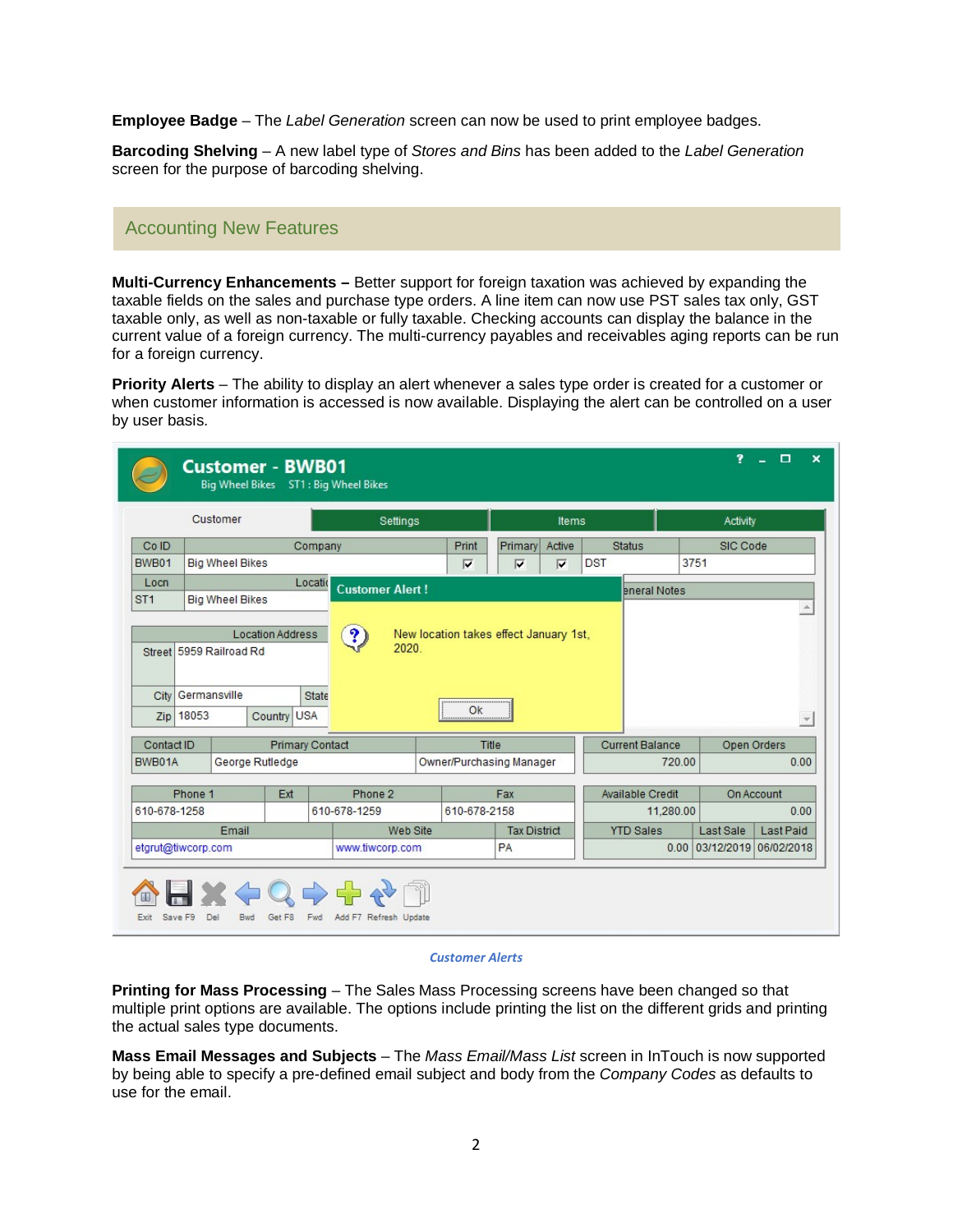**Quotes and Items Tabs** – The InTouch *Prospect Profile* screen received a *Quotes* tab so that a list of sales quotes can be reviewed and hyperlinked. A matching *Items* tab displays the items that can be found on the quotes.

**Prospect Quote Revisions** – Now prospect quotes can have revisions and revision dates set in the same manner as sales order types.

**Transfer Order Activity Tab** – Transfer Orders that are created from Purchase Orders are now displayed under the new *Source* column on the *Activity* tab of the *Transfer Order* screen. The Transfer Orders can also be found on the *Purchase Order* screen *Activity* tab if the *Source* filter is checked.

**Transfer Order Miscellaneous** – Three miscellaneous fields and one memo field have been added to the *Line Items* tab of the Inventory *Transfer Order* screen.

**Transfer Orders Over Receiving** – The ability to over receive has been added to Transfer Orders.

**Mass Invoicing Shortcut** – An *Invoice* button has been added to the Sales *Mass Picking* screen. Pressing this button will bring up the *Mass Invoicing* screen with all the applicable orders that are checked for picking already checked for invoicing.

**Credit Card On File** – Authorize.net can now be utilized to use the previous credit card information for a customer that is on file with them.

**New Customer Auto Email** – A new email automation rule can now be setup to email an internal person or the user when a new customer is created.

**Credit Memo Shortcut** – An option has been added to the process of releasing and crediting a *Sales Return* that allows a *Credit Memo* to be printed.

**Calendar Today Button** – Clicking on the *Today* button on the InTouch *Calendar* screen will display the calendar, in week or month, with today's date visible.

**Item Tooltip** – Hovering the cursor over the *Item* field on the *Item Master* screen will display a tooltip consisting of the user and a time stamp that the item was added to inventory.

|        | <b>Item Master - MBBA01</b><br>Bike Assy (to be configured)                                                                                                                  |       |                                             |                     |                           |                         |                          | 7                                  | п                |
|--------|------------------------------------------------------------------------------------------------------------------------------------------------------------------------------|-------|---------------------------------------------|---------------------|---------------------------|-------------------------|--------------------------|------------------------------------|------------------|
| Item   | Location                                                                                                                                                                     | Image | ID                                          | Customer            |                           | Supplier                | Activity                 |                                    | <b>Documents</b> |
| MBBA01 | Item                                                                                                                                                                         |       | Description<br>Bike Assy (to be configured) |                     |                           |                         | <b>UPC</b>               |                                    | Active<br>⊽      |
|        | Hem Aposted by User ID: TIWCorp<br>V PuiTime Stamp: 01/01/2004 00:00:00 ponent □ Lot Costing<br>$\overline{\vee}$ Manufactured $\overline{\vee}$ Sellable $\Gamma$ Drop Ship |       |                                             | Taxable<br>Yes<br>▼ | Prod Class<br><b>BIKE</b> | Item Type<br><b>INV</b> | Price Grp<br><b>BIKE</b> | <b>GL</b> Item Gr<br><b>CUSTOM</b> | ECO<br>С         |

#### *Item Tool Tip*

**Load Location** – When adding a new consignment location on the *Company* screen, a *Load* button can be used to load the address and contact information from an existing customer.

**Executive Advisor Additions** – *Open Orders* in sales and *Open Purchases* are now included on the *Executive Advisor* screen.

**Posting Date** – When creating a *Credit Memo* from an *AR Invoice* the order/posting date can now be selected.

**Material Available** – When doing a *Mass Issue* or *Mass Issue Return* on the *Mass Transaction* screen there is now an option to filter the list to show those orders that have sufficient material available.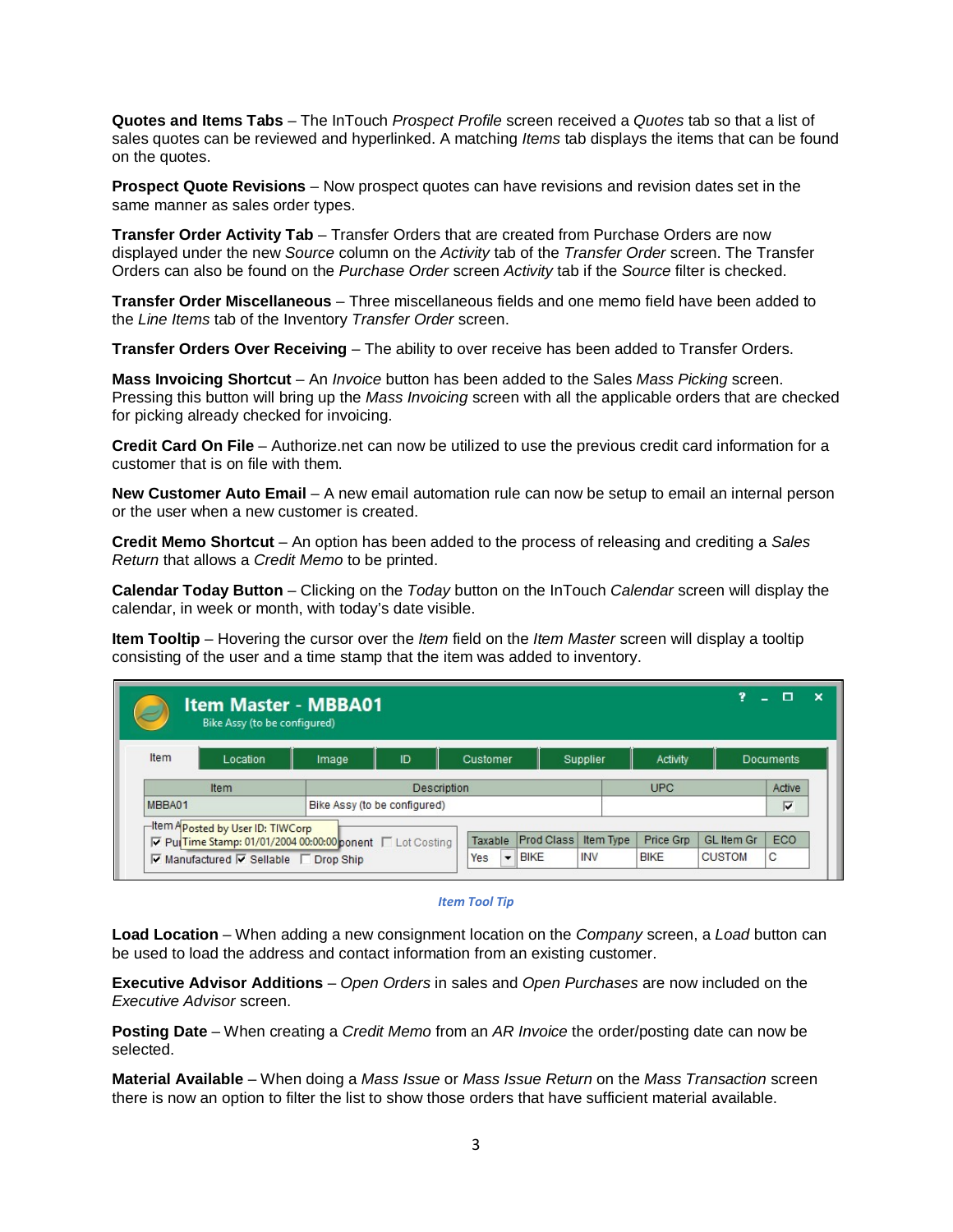**Setting Decimal Quantities** – The *Costed Roll Up* screen was given an option for setting the decimal quantities on the new costs.

**Partial Credit Refund** – The *Bank Transaction* screen now supports the posting of a partial credit card refund.

**Group Pricing** – Provisions for *Group Pricing*, using a common agent, are now part of ALERE. The agent is established as a company and a *Pricing Contract* is drawn for them. A customer, referencing the *Agent ID*, becomes part of the group and is given the *Pricing Contract* numbers.

**Date Change** – When releasing a *Blanket* or *Recurring Sales Order* the *Need By Date* can be changed.

**Inventory Browsers** – A right click option has been added to inventory browsers to go to the *BOM* screen in addition to the *Configuration*.

**Browser Product Class** – The *Product Class* has been added to the various item browsers from the order screens.

**Location Browser New Fields** – On the *Inventory Adjustment* screen, the location browser now includes information for on hand quantities and the stores/bins.

**Checking Accounts Currency** – *Checking Accounts* can now be displayed in any defined currency.

**Update Sales Documents** – A new *Update* button was added to the *Customer* and *Company* screens to update sales type documents when location information has changed.

# Manufacturing New Features

**Work Order Revisions** – Work Orders now have a revision level and revision date similar to the other order screens. There is also a screen to add a revision note with the ability to add the user and a time stamp. An option on the *Company Defaults* screen controls the automatic tracking of the work order revisions.

|            | Work Order - 1011<br>FPO 07/26/2019 Item: MBPD01 |                                           |                              |        |                       |                                          | 7<br>$\mathbf x$<br>П |
|------------|--------------------------------------------------|-------------------------------------------|------------------------------|--------|-----------------------|------------------------------------------|-----------------------|
| Header     | Route                                            | <b>Material</b>                           | Config                       | ID     | Trans                 | <b>Status</b>                            | Notes                 |
| Work Order | 1011<br>Created 07/26/2019                       | Status   FPO 07/26/2019<br>BOM 07/26/2019 | □ Order Locked<br>Printed // | WO Rev | Rev Date   07/29/2019 | Start Qty<br>Projected Qty<br>Finish Qty | 1.000<br>1.000        |

*Work Order Revisions*

**Order Minimum/Increments** – A new option can instruct the *Generate Recommended Purchase Orders* process to use defined order minimums and increments when generating purchase orders.

**Item Where Used** – A *Used* button on the *Item Master* screen will display a browser listing the bills of material where the item is being used. This also provides an immediate link to those bills.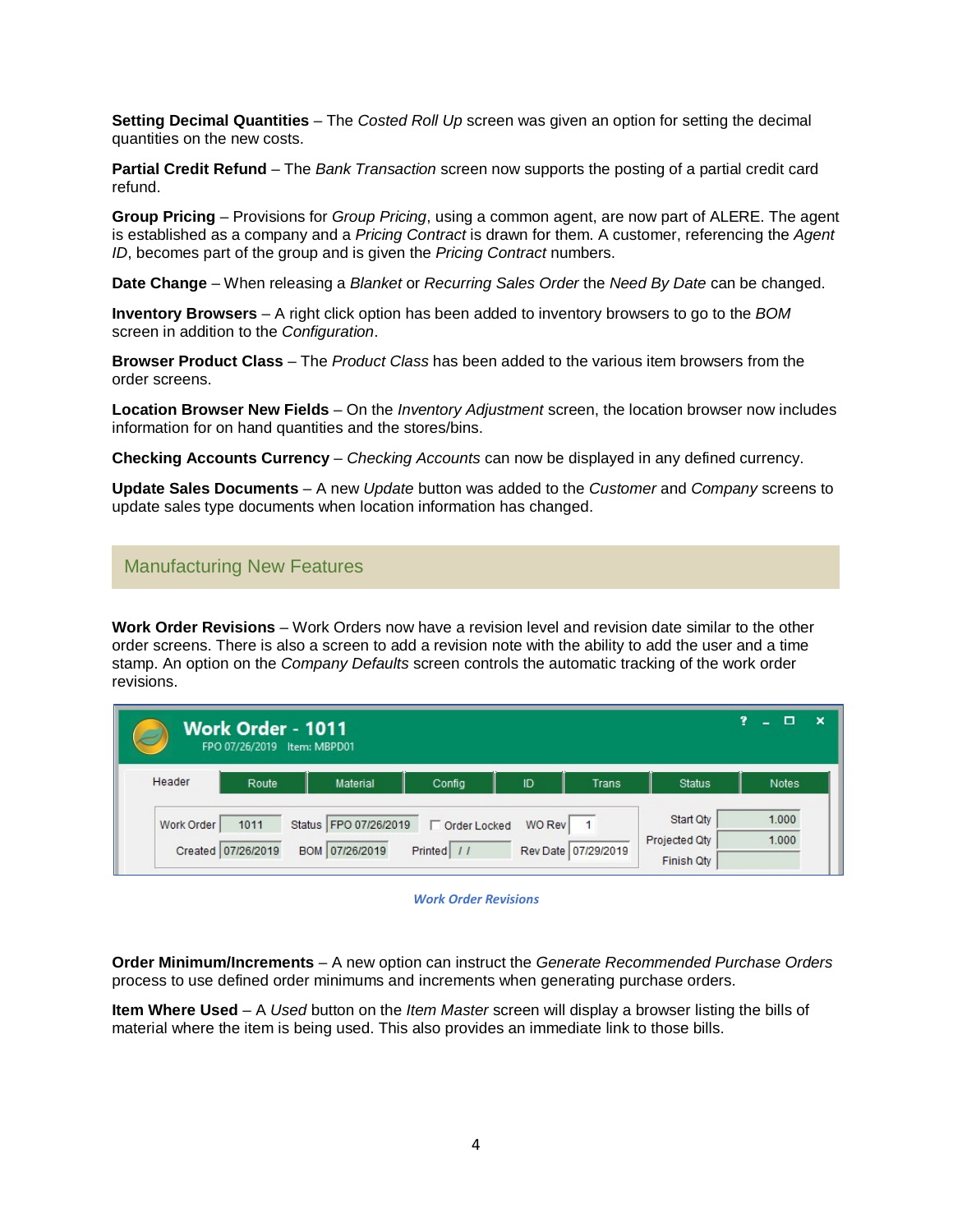**Manufacturing Overhead Improvements** – Manufacturing *Product Classes* can now have linked *Labor*, *Fixed Overhead*, and *Variable Overhead* general ledger accounts.

| <b>Overhead</b><br>Product Class BI                                                                            | <b>BIKE ASSEMBLIES</b>                |         |                                                                                                                                                                                                                                                                                         |
|----------------------------------------------------------------------------------------------------------------|---------------------------------------|---------|-----------------------------------------------------------------------------------------------------------------------------------------------------------------------------------------------------------------------------------------------------------------------------------------|
| <b>Fixed Overhead Method</b><br>Rate/Percentage<br>Variable Overhead Method<br>Rate/Percentage<br>-GL Accounts | 5<br>10.00<br>$\overline{2}$<br>18.00 | Methods | 0 - Overhead not applied<br>1 - Percentage of direct-labor costs<br>2 - Rate per man hour of direct-labor<br>3 - Rate per machine hour<br>4 - Rate per unit of production<br>5 - Percentage of direct-material cost<br>6 - Rate per unit of direct-material<br>7 - Manual<br>8 - Custom |
| 11360-STD<br>WIP                                                                                               |                                       | FOH     | 50200-VOH                                                                                                                                                                                                                                                                               |
| 11320-STD<br>VAR                                                                                               |                                       | VOH     | 50200-FOH                                                                                                                                                                                                                                                                               |
| LAB 50200-LAB<br>$\blacksquare$ X $\Leftrightarrow$ Q                                                          | 55                                    |         |                                                                                                                                                                                                                                                                                         |

*Manufacturing Overhead*

**BOM / Inventory Hyperlink** – A new passive hyperlink was added between the *Inventory* and *BOM* screens.

**Work Order Visibility** – The InTouch *Company Profile* screen *Orders* tab will now display and hyperlink to work orders for a customer.

|                               | <b>Company Profile</b><br>Company - BWB01: ST1: Big Wheel Bikes                                |                  |                                                                                          |                |                                   |                                                                                         |                                 |                                       |                        | о | $\boldsymbol{\mathsf{x}}$ |
|-------------------------------|------------------------------------------------------------------------------------------------|------------------|------------------------------------------------------------------------------------------|----------------|-----------------------------------|-----------------------------------------------------------------------------------------|---------------------------------|---------------------------------------|------------------------|---|---------------------------|
| Overview                      | Personnel                                                                                      | Profile          | <b>Orders</b>                                                                            | <b>Items</b>   |                                   | Contact Log                                                                             |                                 | Itinerary                             | <b>Documents</b>       |   |                           |
| Order Type<br>$\Box$ Invoices | $\Box$ Orders<br>□ C/D Memos □ Returns<br>$\Box$ Payments $\Box$ Shipments $\Box$ Zero Amounts | □ Blanket Orders | $\Box$ Recurring Orders $\Box$ Quotations<br>$\Box$ Consignments<br><b>▼ Work Orders</b> |                | <b>Status</b><br>$\nabla$ Pending | $\nabla$ Submitted $\nabla$ Complete<br>$\triangledown$ Accepted $\triangledown$ Voided | $\overline{\mathbf{v}}$ Partial | Date Range<br>01/01/2019 - 07/29/2019 |                        |   |                           |
| Date                          | Description                                                                                    |                  | Amount                                                                                   | <b>Balance</b> |                                   | Currency                                                                                | <b>Status</b>                   |                                       | <b>Source Document</b> |   |                           |
|                               | 07/29/2019 Work Order 1012                                                                     |                  | 650.00                                                                                   |                | 650,00 USD                        |                                                                                         | <b>FPO</b>                      | Sales Order 70052                     |                        |   |                           |
|                               | 07/29/2019 Work Order 1013                                                                     |                  | 650.00                                                                                   |                | 650.00 USD                        |                                                                                         | <b>FPO</b>                      | Sales Order 70052                     |                        |   |                           |

*Work Order Company Visibility*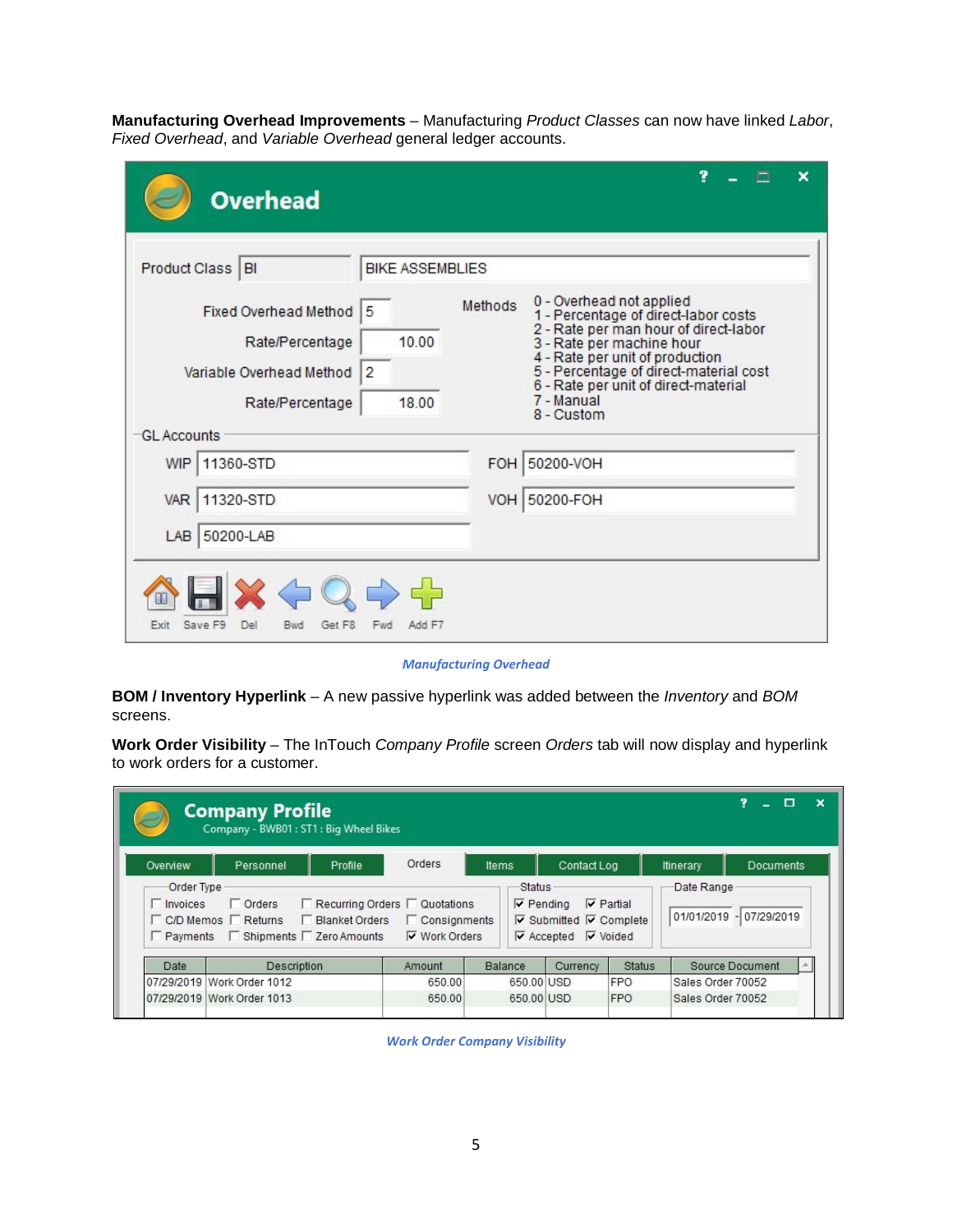**Alternate Substitution** – When a work order is FPO'd, the availability of each item on the material list will be checked before they are allocated in inventory. Should an item on the list be unavailable, then a check will be made to see if there are any alternates and if they are available. If so, then that alternate item will be substituted and the material list will be updated. The list of substitutes for an item is controlled through the creation of an *Alternate BOM* where the order of which alternate items to use is also set. The preference of the alternates can be set using the *Find No.* field.

# Service New Features

**Add Resources** – The *Add* button on the *Service Ticket Resources* screen will now support adding personnel, equipment, and material to open service tickets. The step may be specified where the resources are to be added.

|                                                                                                           | <b>Service Ticket - 2</b><br>Accepted BWB01 |                                                                          |                                                                                                                                                                                                                                                                                                                                                                                                                                                                                                                                                                                             |         |                                        |                    | 2<br>$\Box$<br>$\boldsymbol{\mathsf{x}}$<br>u.                                                                |
|-----------------------------------------------------------------------------------------------------------|---------------------------------------------|--------------------------------------------------------------------------|---------------------------------------------------------------------------------------------------------------------------------------------------------------------------------------------------------------------------------------------------------------------------------------------------------------------------------------------------------------------------------------------------------------------------------------------------------------------------------------------------------------------------------------------------------------------------------------------|---------|----------------------------------------|--------------------|---------------------------------------------------------------------------------------------------------------|
| Header                                                                                                    | Resources                                   | <b>Results</b>                                                           | Transactions                                                                                                                                                                                                                                                                                                                                                                                                                                                                                                                                                                                | Release | Activity                               | <b>GL Posting</b>  | Documents                                                                                                     |
| Line<br>C Personnel and Equipm<br><b>Class</b><br><b>Step</b><br><b>SUPER</b><br>10<br>C Material<br>Step | 1 Unit ID BALI<br>Ty<br>Perso<br>Item Nu    | C Add Personnel<br>Ticket#<br>Item MBLU01<br>Quantity<br>Cancel Continue | <b>Add Resources</b><br>C Add Equipment<br>$2$ Line # $1$<br>2.0000                                                                                                                                                                                                                                                                                                                                                                                                                                                                                                                         |         | G Add Material<br>Step $# 10$<br>Class | teps<br>Ÿ.<br>lime | <b>Status</b><br>盀<br><b>PENDING</b><br>$\overline{\psi}$<br><b>Extended Price</b><br>$\overline{\mathbf{v}}$ |
| Save F9<br>Exit                                                                                           | Del<br>Unit -<br>Bwd                        | Get F8<br>$Unit +$                                                       | $\left\langle \mathbf{1} \right  \mathbf{1} \right  \left\langle \mathbf{1} \right  \mathbf{1} \right  \left\langle \mathbf{1} \right  \left\langle \mathbf{1} \right  \left\langle \mathbf{1} \right  \left\langle \mathbf{1} \right  \left\langle \mathbf{1} \right  \left\langle \mathbf{1} \right  \left\langle \mathbf{1} \right  \left\langle \mathbf{1} \right  \left\langle \mathbf{1} \right  \left\langle \mathbf{1} \right  \left\langle \mathbf{1} \right  \left\langle \mathbf{1} \right  \left\langle \mathbf{1} \right  \left\langle \mathbf$<br>Fwd Add F7 Dispatch Refresh |         |                                        |                    |                                                                                                               |

*Adding Resources to a Service Ticket*

**Service Transaction Overrides** – A new *Ask* checkbox on the *Service Ticket Transaction* tab allows an override of the store and bin when posting material or an override of the *Resource Class* when posting labor or equipment.

**Service Item Type** – The *Company Defaults* screen now has a default *Service Item* type.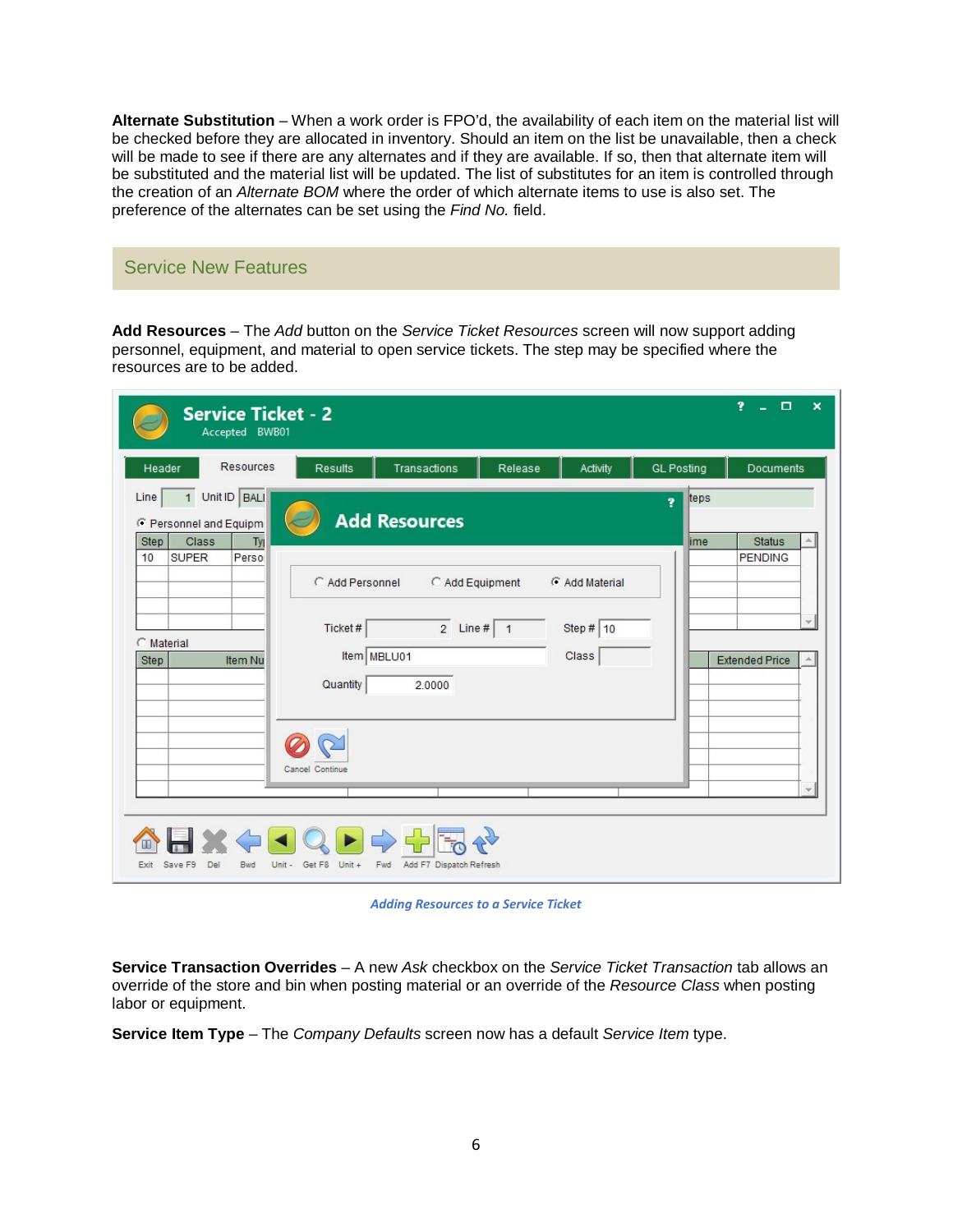**Service App** – A tablet based app permits service tickets to be processed in the field by service personnel. The Service app has a real time link to ALERE using an internet connection.

| Service Ticket   | $\overline{2}$                                            |                      | Line Number 1                   |                      | Start Time 8:00 am    |
|------------------|-----------------------------------------------------------|----------------------|---------------------------------|----------------------|-----------------------|
|                  |                                                           | <b>Address</b>       |                                 |                      |                       |
|                  | ALERE Inc, From TIW Technology, Inc<br>769 Youngs Hill Rd |                      |                                 |                      | <b>Start My Clock</b> |
|                  | Easton, PA 18040-6726                                     |                      |                                 |                      |                       |
|                  |                                                           |                      |                                 |                      | Save Changes          |
|                  |                                                           |                      |                                 |                      |                       |
| Contact          | George Rutledge                                           |                      |                                 |                      |                       |
| Phone 1          | 610-678-1258                                              |                      | Ext                             |                      |                       |
| Phone 2          | 610-678-1259                                              |                      |                                 |                      |                       |
|                  |                                                           | Email                |                                 |                      |                       |
|                  | etgrut@tiwcorp.com                                        |                      |                                 |                      |                       |
|                  | <b>Ticket Information</b>                                 |                      |                                 |                      |                       |
|                  |                                                           | Misc01               |                                 | Misc02               | Misc03                |
|                  |                                                           |                      |                                 |                      |                       |
|                  |                                                           |                      |                                 |                      |                       |
|                  |                                                           |                      | <b>Service Ticket Memo</b>      |                      |                       |
|                  |                                                           |                      |                                 |                      | $\sim$                |
|                  |                                                           |                      |                                 |                      | w                     |
|                  |                                                           |                      |                                 |                      |                       |
| Unit Information |                                                           |                      |                                 |                      |                       |
|                  | <b>Description</b>                                        |                      | 1 1/2" scale Baldwin locomotive |                      |                       |
|                  | Unit ID                                                   |                      | BALDWIN452 Serial Number 452    |                      |                       |
|                  | Warranty                                                  |                      |                                 | <b>Expires</b>       | 11                    |
|                  | Service Information                                       |                      |                                 |                      |                       |
|                  | <b>Description</b>                                        | <b>Hydro Testing</b> |                                 |                      |                       |
|                  |                                                           |                      |                                 |                      |                       |
|                  | Service Type<br><b>HYDROTEST</b>                          |                      | 10: Perform Service             | <b>Service Steps</b> |                       |
|                  |                                                           |                      |                                 |                      |                       |

### *Service App*

Service personnel can see their scheduled activities and corresponding service tickets for the day. Labor can be tracked, material issued, results gathered, and notes taken. Also included is collecting a customer signature and auto-emailing an invoice.

The Service app is available as part of the Mobility module.